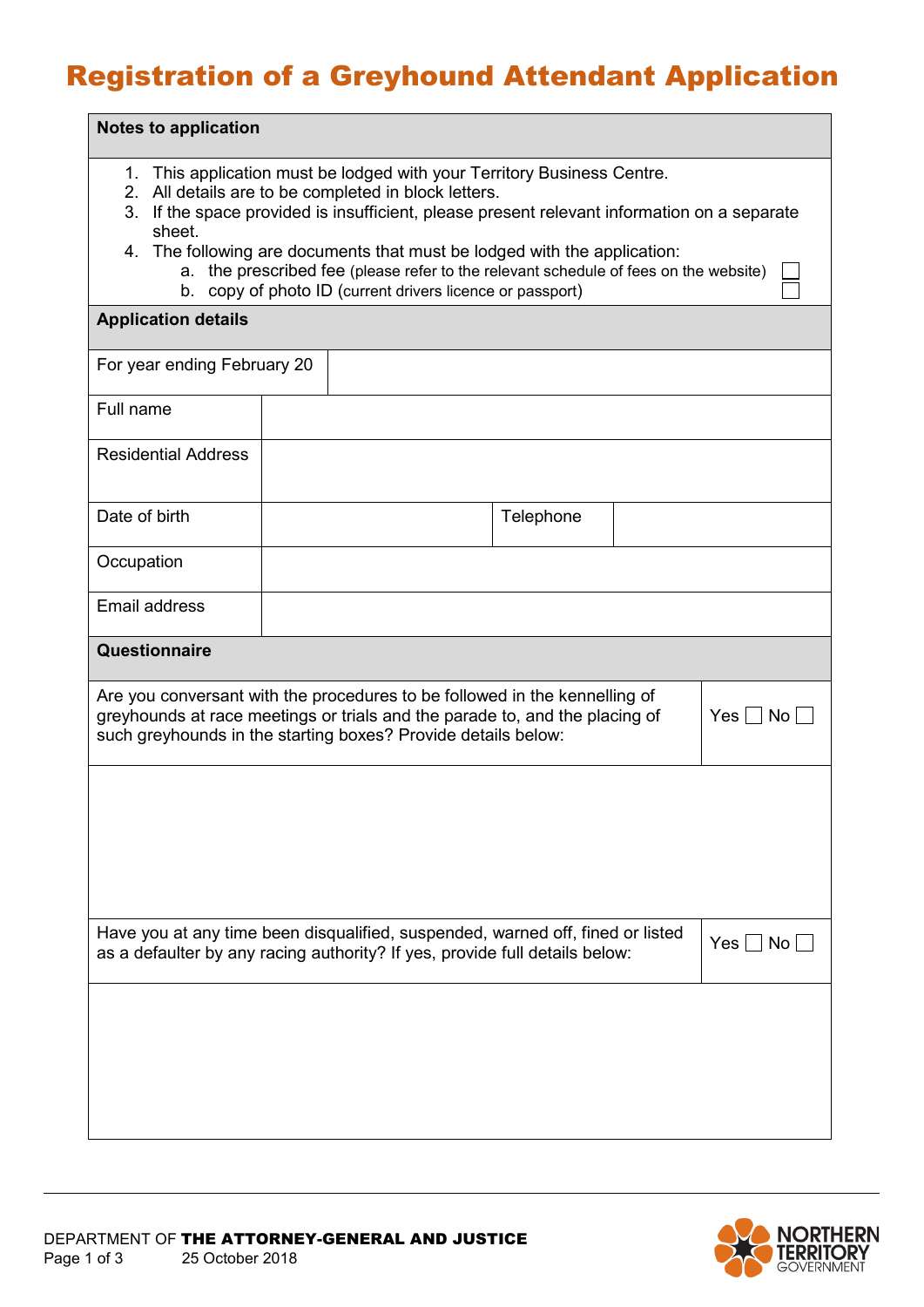## **Registration of a Greyhound Attendant Application**

| Have you ever been found guilty of an offence punishable by fine or<br>$Yes \Box No \Box$<br>imprisonment? If yes, provide full details below:                                                                                                                                                                                                                                                                                                                                                                    |  |                     |      |  |  |  |
|-------------------------------------------------------------------------------------------------------------------------------------------------------------------------------------------------------------------------------------------------------------------------------------------------------------------------------------------------------------------------------------------------------------------------------------------------------------------------------------------------------------------|--|---------------------|------|--|--|--|
|                                                                                                                                                                                                                                                                                                                                                                                                                                                                                                                   |  |                     |      |  |  |  |
|                                                                                                                                                                                                                                                                                                                                                                                                                                                                                                                   |  |                     |      |  |  |  |
| What experience have you had with regard to the handling of greyhounds?                                                                                                                                                                                                                                                                                                                                                                                                                                           |  |                     |      |  |  |  |
|                                                                                                                                                                                                                                                                                                                                                                                                                                                                                                                   |  |                     |      |  |  |  |
|                                                                                                                                                                                                                                                                                                                                                                                                                                                                                                                   |  |                     |      |  |  |  |
| <b>Declaration</b>                                                                                                                                                                                                                                                                                                                                                                                                                                                                                                |  |                     |      |  |  |  |
| I hereby make application as an Attendant and the issue of an Attendant's Registration<br>Certificate.                                                                                                                                                                                                                                                                                                                                                                                                            |  |                     |      |  |  |  |
| I recognise that no person under the age of sixteen (16) shall be registered as an Attendant.                                                                                                                                                                                                                                                                                                                                                                                                                     |  |                     |      |  |  |  |
| In consideration of the Commission granting this application I agree to be bound by and to<br>comply with all such rules and statutory provisions in respect to Greyhound Racing and the<br>registration of greyhounds as shall for the time being and from time to time be in force and be<br>made by the said Commission and all decisions and directions that shall from time to time be<br>made thereunder by the Commission or by any other authority or person authorised under such<br>rules to make same. |  |                     |      |  |  |  |
| I certify that the information given above is true and accurate.                                                                                                                                                                                                                                                                                                                                                                                                                                                  |  |                     |      |  |  |  |
| Signature                                                                                                                                                                                                                                                                                                                                                                                                                                                                                                         |  |                     | Date |  |  |  |
| Office use only                                                                                                                                                                                                                                                                                                                                                                                                                                                                                                   |  |                     |      |  |  |  |
| Date received                                                                                                                                                                                                                                                                                                                                                                                                                                                                                                     |  | Cash receipt number |      |  |  |  |
| Notice in accordance with the Information Act (Information Privacy Principle 1)                                                                                                                                                                                                                                                                                                                                                                                                                                   |  |                     |      |  |  |  |
| Licensing NT is seeking information from you for the purposes of your application.                                                                                                                                                                                                                                                                                                                                                                                                                                |  |                     |      |  |  |  |
| Information Privacy Principle 1 (IPP 1) requires that a public sector organisation must not collect<br>personal information unless the information is necessary for one or more of its functions or<br>activities. If personal information about an individual is collected from the individual, the<br>organisation must take reasonable steps to ensure that the individual is aware of certain<br>matters. For the purposes of IPP 1, the following advice is provided.                                        |  |                     |      |  |  |  |
| a. You are able to access your personal information that you have provided by making a<br>written request to the Director-General of Licensing.                                                                                                                                                                                                                                                                                                                                                                   |  |                     |      |  |  |  |